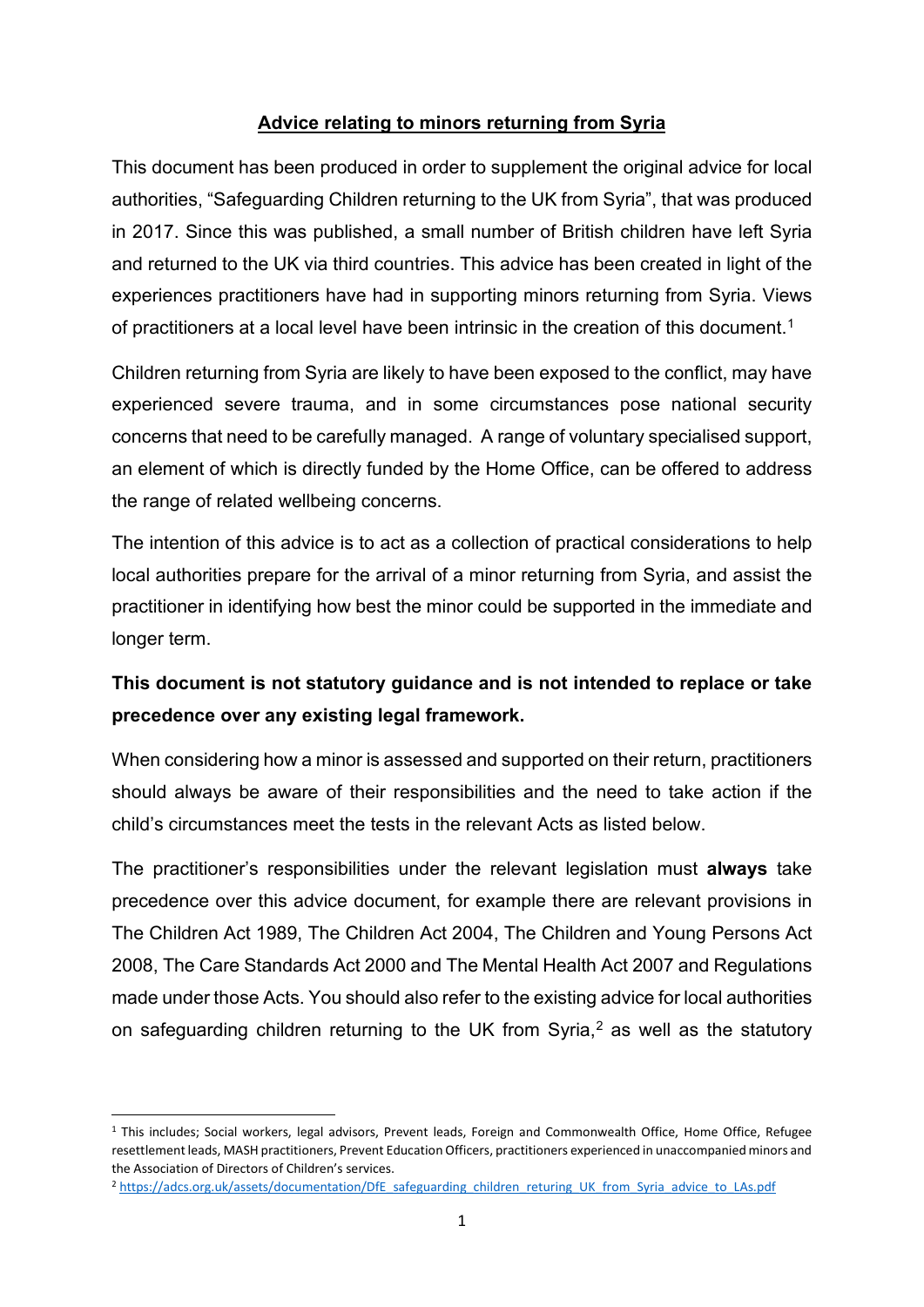guidance "Working Together to Keep Children Safe", when considering the following advice.[3](#page-1-0)

It is advised that if there are known families in the Syria conflict area who previously resided in your Local Authority, consideration should be given to planning and preparing for their potential arrival, even if you have not been notified of their impending return.

#### **Practical considerations to make when notified of a minor returning from Syria**

When notified of a returning minor, who may or may not be accompanied by family members, it is suggested that the management process is divided into two strands;

**(1)** steps to take when notified of a returning minor,

**(2)** actions to be considered when the minor(s) arrive and steps to be considered for the long term support of the minor.

The information below is not intended as a checklist, but rather a list of considerations that a practitioner may wish to make when supporting a minor(s) and their family on their return.

# **(1) Steps to be considered when first notified of returning minor(s)**

### **A. Representatives to be considered for the planning meeting.**

The first step is to consider convening a planning meeting at the point of notification, perhaps utilising and/or expanding on local existing safeguarding practices. This will enable a multi-agency plan to be generated in order to support the minor(s) upon their return, ensuring all relevant partners are aware and informed. The following, although not exhaustive, is a list of suggested attendees who could provide useful input to the meeting. There may also be local services that could be of benefit;

3

<span id="page-1-0"></span>[https://assets.publishing.service.gov.uk/government/uploads/system/uploads/attachment\\_data/file/779401/Working\\_To](https://assets.publishing.service.gov.uk/government/uploads/system/uploads/attachment_data/file/779401/Working_Together_to_Safeguard-Children.pdf) [gether\\_to\\_Safeguard-Children.pdf](https://assets.publishing.service.gov.uk/government/uploads/system/uploads/attachment_data/file/779401/Working_Together_to_Safeguard-Children.pdf)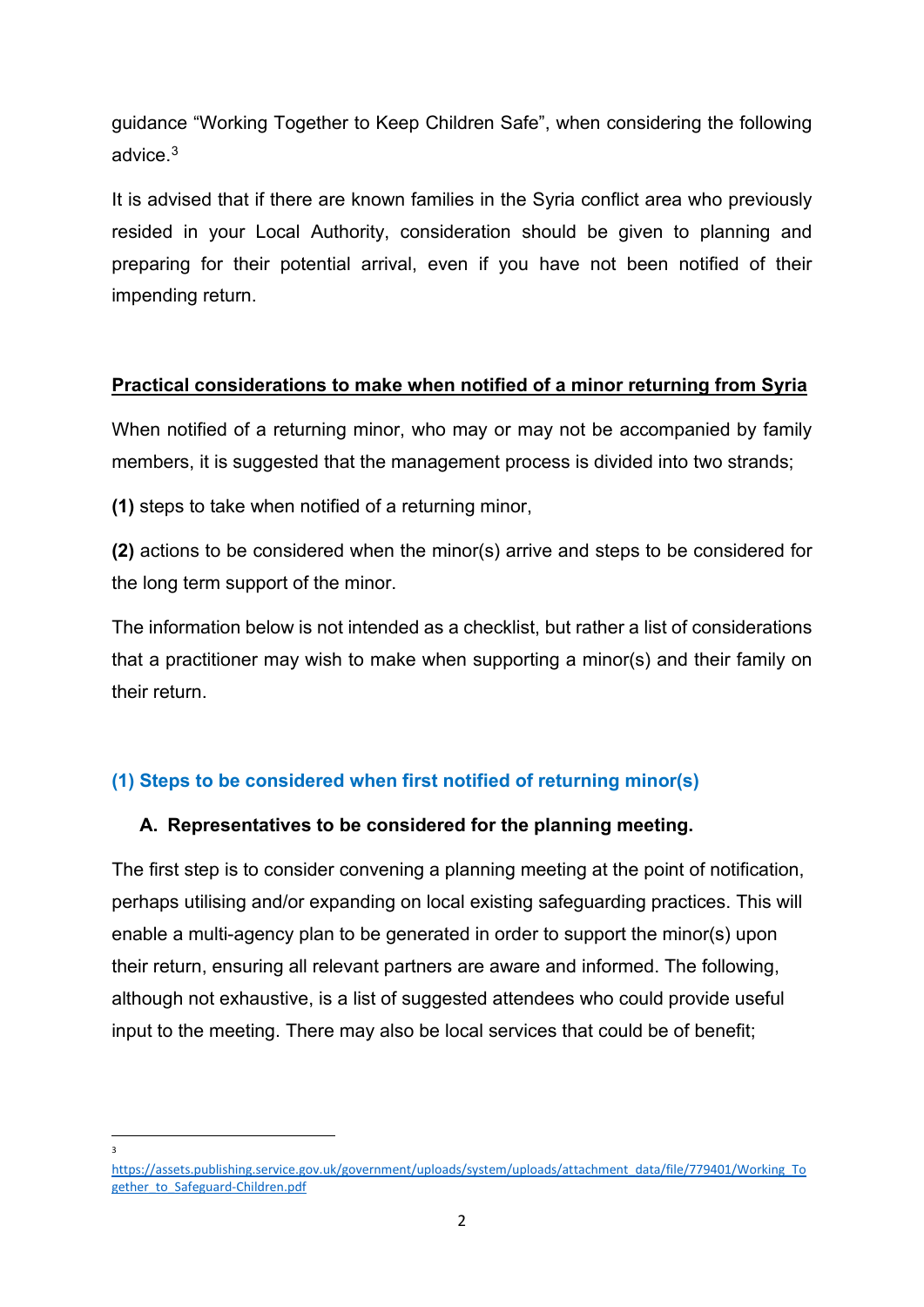- (i) Children's services representative.
- (ii) Health representative.
- (iii) Community Safety representative / Local authority (LA) Prevent lead.
- (iv) Education Services representative, and representatives from the sector if appropriate.
- $(v)$  Tavistock<sup>[4](#page-2-0)</sup> returning families unit early engagement with Tavistock is considered essential.
- (vi) Local authority legal representative.
- (vii) Counter terrorism policing representative.
- (viii) Local policing representative.
- (ix) Other local bespoke services that the practitioner may feel will be of benefit.
- (x) Third sector organisations, for example Barnardo's.

At the planning meeting, it is suggested that the points below, again not an exhaustive list, are considered in order to prepare for the arrival of the minor(s) and accompanying family/adults;

# **Points to be considered at the planning meeting;**

### **A. Individual Details;**

- (a.i) **Full biographical details** of the minor, e.g. age, sex, family make-up.
- (a.ii) **Legal Status.** For example, who currently holds parental responsibility?
- (a.iii) **Existing LA knowledge**. Is there a previous family footprint with local services?
- (a.iv) **Previous address** (if applicable) in the UK.

<span id="page-2-0"></span><sup>4</sup> Tavistock Returning families Unit provides support to Local Authorities with families and minors returning from Syria. This is centrally funded.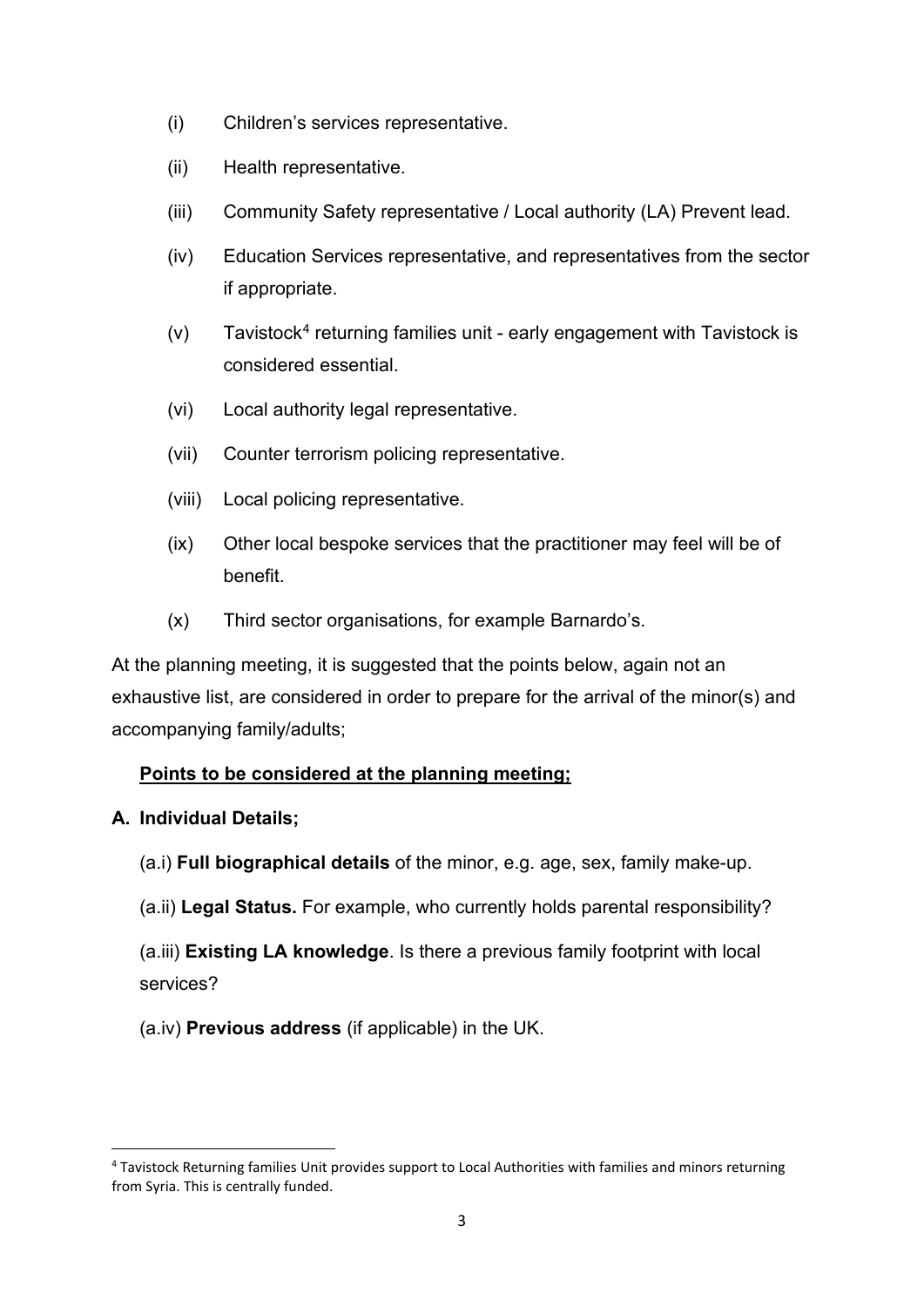(a.v) **Official documentation.** What official documentation does the minor have? (E.g. identity documents, such as passports and birth certificates).

# **B. Logistical considerations for arrival;**

(b.i) **Where** is the expected port of entry? Who are the contacts within the port LA (if different to the onward destination)?

(b.ii) **Who will meet the minor on arrival**? The onward destination LA could consider deploying a social worker to the port of arrival, in order to assist in building a rapport with the minor(s)/family.

(b.iii) **Safeguarding and supervision.** Be aware that on arrival the child may be separated from accompanying family members by counter terrorism police officers. The minor(s) may also be detained by counter terrorism police who may conduct a schedule 7 examination<sup>5</sup>. If the minor is detained there may be a request for a social worker to be present during the examination.

(b.iv) **Emergency housing.** Is emergency accommodation needed for the minor(s) and / or family members?

# **C. Health and Wellbeing Needs (Consider in line with existing legislation and guidance in 'Working Together to Safeguard Children)[6](#page-3-1)**

(c.i) **Current known physical and mental health** of the minor.

(c.ii) **National Security concerns.** Does the minor, or the individual(s) accompanying them pose any known national security risk? Question to be posed to counter terrorism policing. What are the implications for arrival?

<span id="page-3-0"></span><sup>5</sup> https://www.npcc.police.uk/schedule7.aspx 6

<span id="page-3-1"></span>[https://assets.publishing.service.gov.uk/government/uploads/system/uploads/attachment\\_data/file/779401/](https://assets.publishing.service.gov.uk/government/uploads/system/uploads/attachment_data/file/779401/Working_Together_to_Safeguard-Children.pdf) Working Together to Safeguard-Children.pdf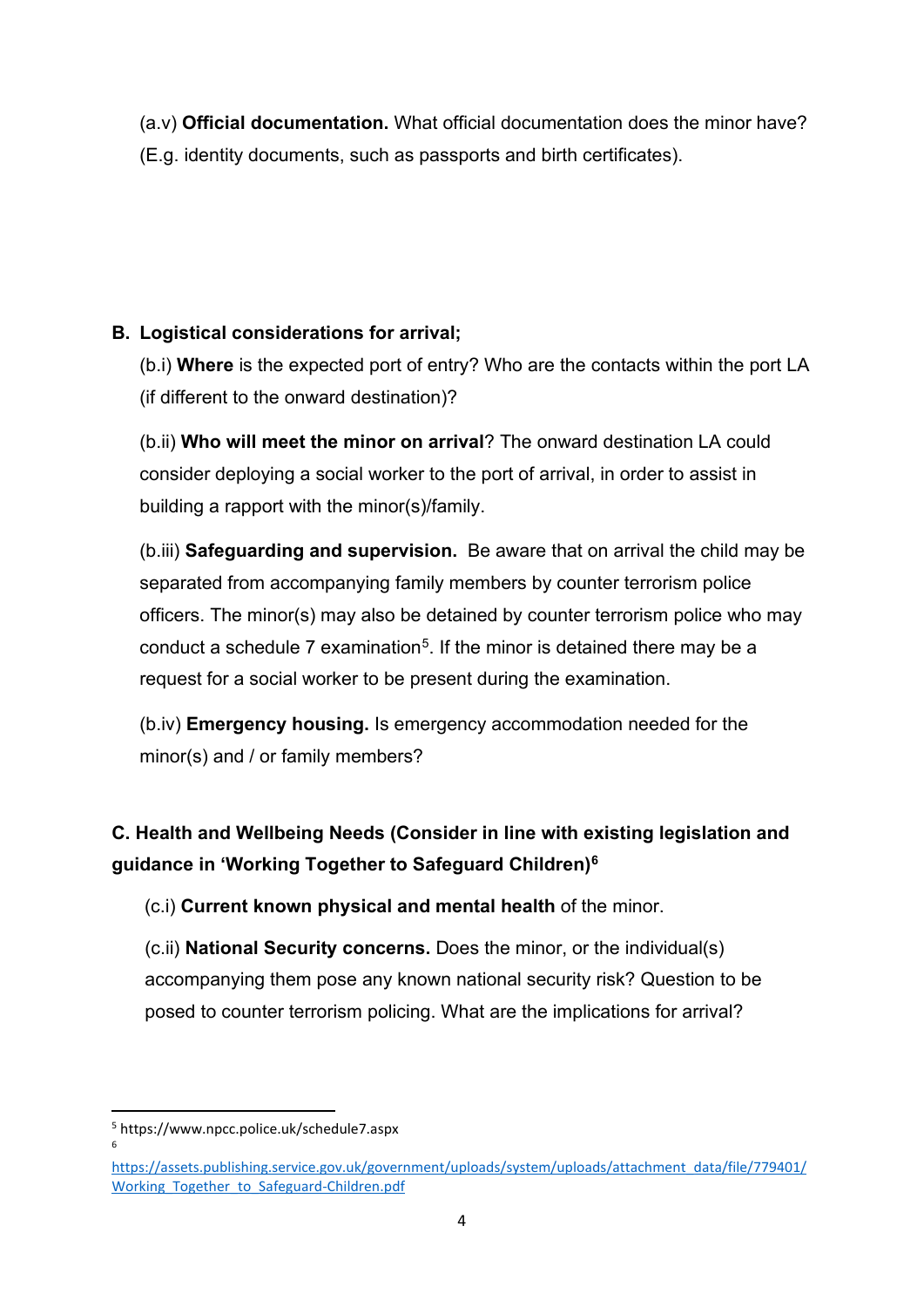(c.iii) **Statutory child protection action.** Following the initial assessment, consider if there is a need to take statutory child protection action to ensure minor(s) are best supported or protected.

(c.iv) **Language requirements,** including the potential need for interpreting and translation services.

(c.v) **Social and community networks:** What is the degree of the minor's previous experience in the UK? If it is limited, what are the potential implications?

## **D. Services Implications;**

(d.i) **Physical and mental health.** How will a physical and mental health assessment be commissioned? What existing medical records are available from the process of repatriation?

(d.ii) **Housing and education needs.** What is the anticipated impact on local services such as housing and schools? How will this be managed?

(d.iii) **Coordination and ownership.** Who will be responsible for the individual risk and need strands, and who will be the senior responsible officer responsible for governance? How often will the group meet to discuss progress?

(d.iv) **Legal considerations.** Existing legal framework to be at the forefront when considering how the minor(s) will be supported, for example, The Children Act 1989, The Children Act 2004, The Children and Young Persons Act 2008, The Care Standards Act 2000 and The Mental Health Act 2007. Further information on this can be accessed [here.](https://assets.publishing.service.gov.uk/government/uploads/system/uploads/attachment_data/file/722307/Working_Together_to_Safeguard_Children_Statutory_framework.pdf)<sup>[7](#page-4-0)</sup>

# **E. Strategic considerations;**

(e.i) **Councillors.** Have the relevant elected representatives in the Local Authority/Council been informed/updated?

7

<span id="page-4-0"></span>https://assets.publishing.service.gov.uk/government/uploads/system/uploads/attachment\_data/file/722307/ Working Together to Safeguard Children Statutory framework.pdf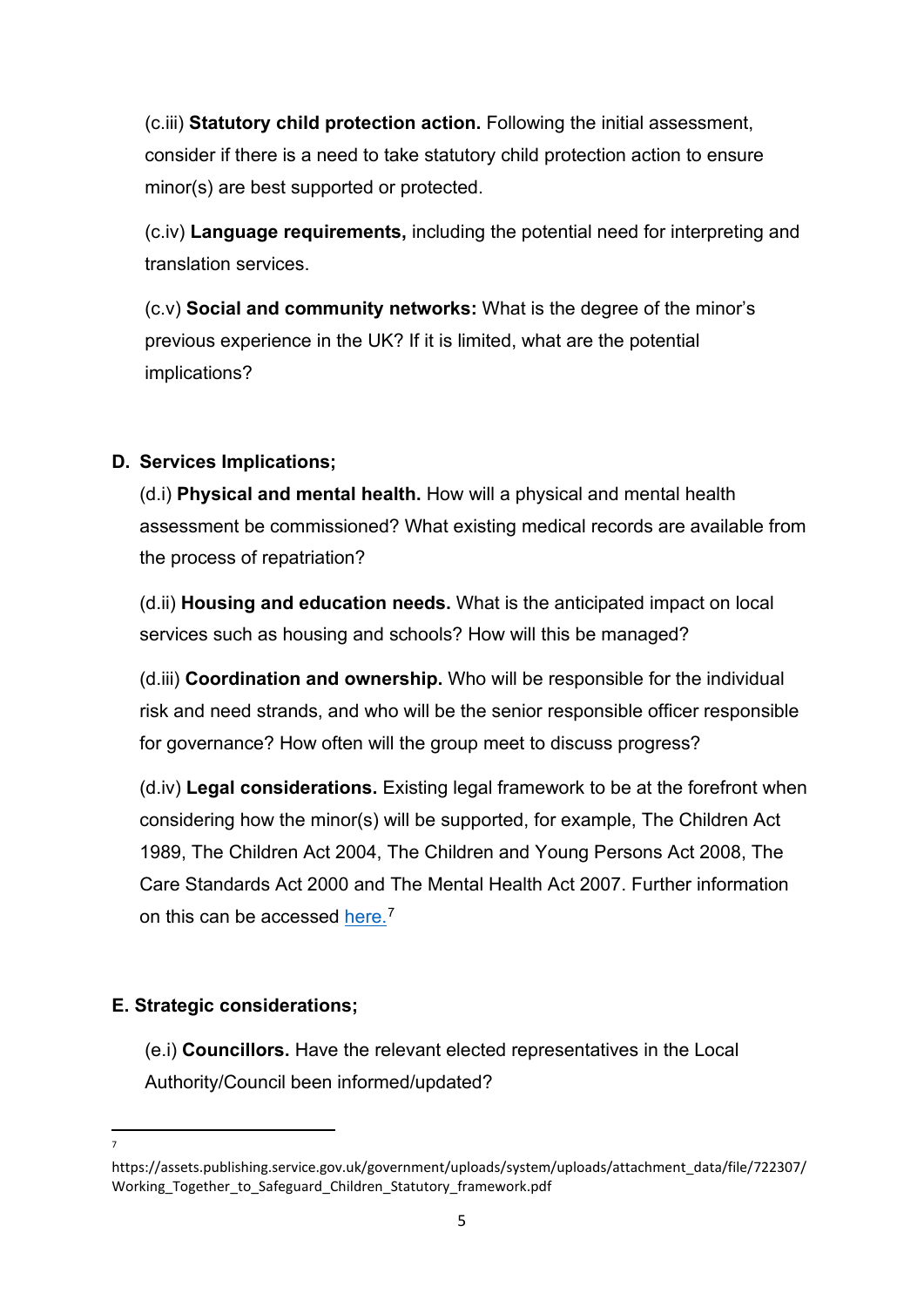(e.ii) **Communications/media handling.** Have the Local Authority/ Council communications team been briefed in order that a communications strategy can be considered, given that these cases can attract media attention?

(e.iii) **Community impact.** Consider the impact on the local community where the minor was prior to going to Syria and the community where they are likely to be placed. Consider a community impact assessment.

**(2) Steps to be considered when the minor(s) have arrived in the UK, including long-term management.**

#### **F. Health and Wellbeing following arrival;**

The individual responsible for managing and supporting the minor(s) and their family should consider regularly revisiting the risk/needs assessment that was developed at the initial planning meeting, particularly in light of the full assessment conducted following arrival.

Ensure that those who are responsible for elements of the management plan are fully aware of any changes in circumstances, and that information is being shared effectively between agencies.

(f.i) **Arrests and potential custodial sentences.** Consider the longer term implications of parents or guardians taken into custody, and how parental responsibility will be managed upon anticipated release.

(f.ii) **Physical and mental health assessment outcomes.** Have any new additional needs arisen? Consider the long-term impact of physical or mental trauma, which may not be immediately visible upon arrival. Consider how services in the future will be able to access relevant information regarding the minor's background and assessed vulnerabilities, and how this information is managed and shared in a sensitive and compliant manner.

(f.ii) **Education requirements.** Consider a full assessment of the minor's educational needs, including the potential for English as an additional language support or an education, health and care plan. Consider what